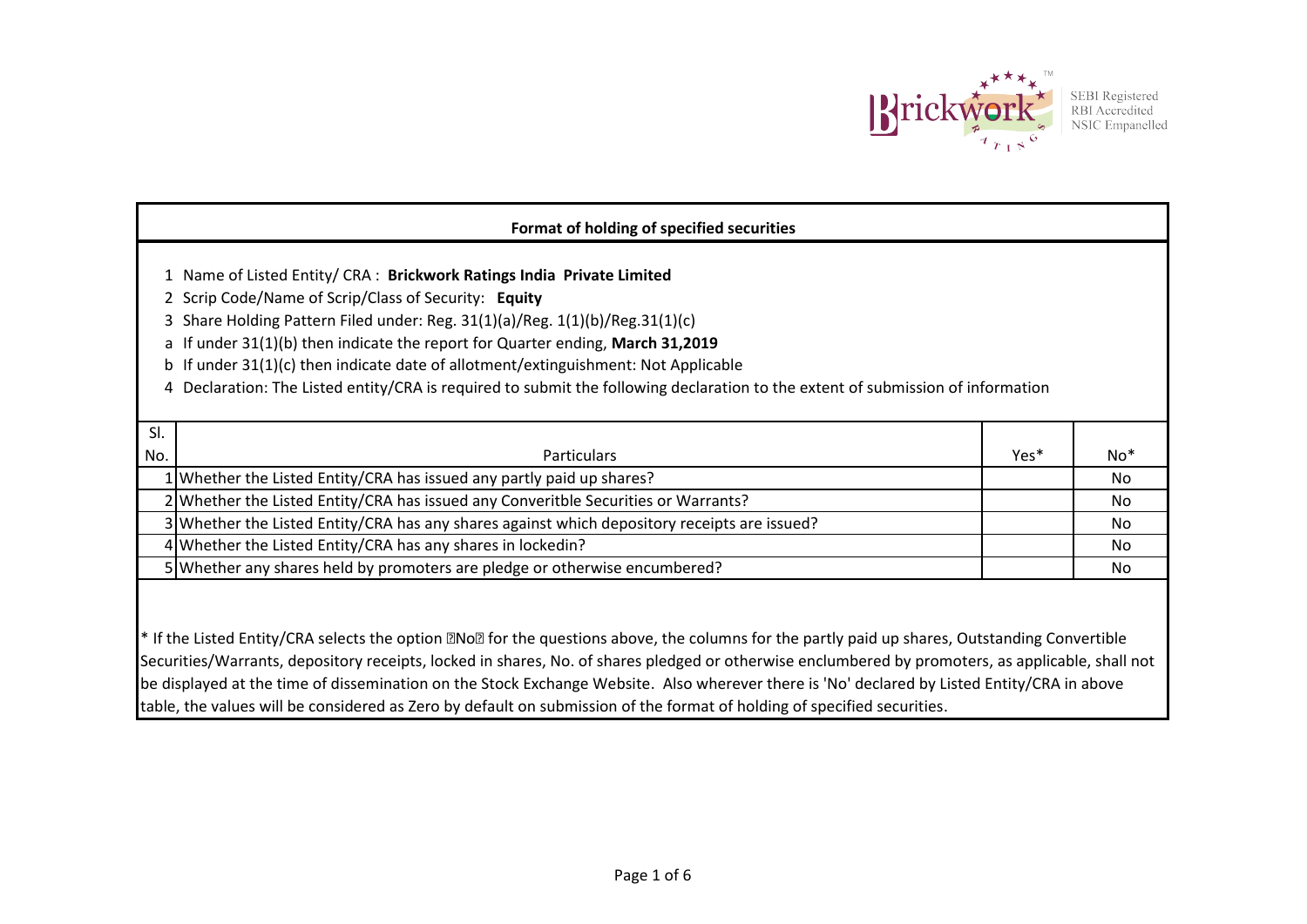Table I - Summary Statement holding of specified securities

| Catego ry<br>(1)  | Category<br><b>of</b><br>er (II)          | Nos. of<br>shareh | No. of fully<br>paid up equity<br>sharehold olders (III) shares held (IV) paid-up | No. of<br>Partly<br>equity<br>shares<br>held (V) | No. of<br>shares<br>underlyin held (VII)<br>Depositor (IV)+(V)+<br>Receipts<br>(VI) | Total nos.<br>shares<br>(VI) | Shareholding as a<br>% of total no. of<br>shares (calculated<br>as per SCRR, 1957)<br>(VIII) As a % of<br>$(A+B+C2)$ |                                     |                      | securities (IX) | Number of Voting Rights held in each class of | <b>Underlying</b><br>Outstanding<br>convertible<br>securities<br>(including<br>Warrants) (X) | No. of Shares Shareholding,<br>as a % assuming<br>full conversion<br>of convertible<br>securities (as a<br>percentage of<br>diluted share<br>capital) (XI)=<br>(VII)+(X)<br>As a % of | Number of Locked in<br>shares (XII) |                                        |              | <b>Number of Shares</b><br>pledged or otherwise<br>encumbered (XIII) | Number of<br>equity shares<br>held in<br>dematerializ ed<br>form (XIV) |
|-------------------|-------------------------------------------|-------------------|-----------------------------------------------------------------------------------|--------------------------------------------------|-------------------------------------------------------------------------------------|------------------------------|----------------------------------------------------------------------------------------------------------------------|-------------------------------------|----------------------|-----------------|-----------------------------------------------|----------------------------------------------------------------------------------------------|---------------------------------------------------------------------------------------------------------------------------------------------------------------------------------------|-------------------------------------|----------------------------------------|--------------|----------------------------------------------------------------------|------------------------------------------------------------------------|
|                   |                                           |                   |                                                                                   |                                                  |                                                                                     |                              |                                                                                                                      |                                     | No. of voting Rights |                 | Total as a % of<br>$(A+B+C)$                  |                                                                                              | $(A+B+C2)$                                                                                                                                                                            | No. (a)                             | As a % of<br>total Shar es<br>held (b) | No. (a)      | As a % of<br>total Shar<br>es held (b)                               |                                                                        |
|                   |                                           |                   |                                                                                   |                                                  |                                                                                     |                              |                                                                                                                      | <b>Class Equity Shares</b><br>Total |                      |                 |                                               |                                                                                              |                                                                                                                                                                                       |                                     |                                        |              |                                                                      |                                                                        |
|                   | Promoter<br>Promoter<br>Group             | 5                 | 5066587                                                                           | $\mathbf 0$                                      | 0                                                                                   | 5066587                      | 99.99842%                                                                                                            | 5066587                             |                      | 5066587         | 99.99842%                                     | 0                                                                                            | 0                                                                                                                                                                                     | 0                                   | 0                                      | $\mathbf{0}$ | $\mathbf 0$                                                          | 936856                                                                 |
| <u>(A)</u><br>(B) | Public                                    | 8                 | 80                                                                                | $\mathbf 0$                                      | $\mathbf 0$                                                                         | 80                           | 0.00158%                                                                                                             | 80                                  |                      | 80              | 0.00158%                                      | $\mathbf 0$                                                                                  | $\mathbf 0$                                                                                                                                                                           | $\mathbf 0$                         | $\mathbf{0}$                           | $\mathbf 0$  | $\Omega$                                                             | $\mathbf{0}$                                                           |
|                   | Non<br>Promoter<br>Non                    |                   |                                                                                   |                                                  |                                                                                     |                              |                                                                                                                      |                                     |                      |                 |                                               |                                                                                              |                                                                                                                                                                                       |                                     |                                        |              |                                                                      |                                                                        |
| $\odot$           | Public                                    | $\mathsf 0$       | $\mathsf 0$                                                                       | $\mathbf 0$                                      | $\mathbf 0$                                                                         | $\mathbf 0$                  | $\mathbf 0$                                                                                                          | $\mathbf 0$                         |                      | 0               | $\mathbf 0$                                   | $\mathbf 0$                                                                                  | $\mathsf 0$                                                                                                                                                                           | $\mathbf 0$                         | $\mathbf 0$                            | 0            | $\mathbf 0$                                                          | 0                                                                      |
| (C1)              | <b>Shares</b><br>underlying<br><b>DRs</b> | $\mathbf 0$       | $\mathbf 0$                                                                       | $\mathbf 0$                                      | $\mathbf 0$                                                                         | 0                            | $\mathsf 0$                                                                                                          | $\mathbf 0$                         |                      | 0               | 0                                             | $\mathsf 0$                                                                                  | $\mathsf 0$                                                                                                                                                                           | $\mathbf 0$                         | $\mathbf 0$                            | 0            | $\mathbf 0$                                                          | $\mathbf{0}$                                                           |
|                   | <b>Shares</b><br>held by<br>Employee      |                   |                                                                                   |                                                  |                                                                                     |                              |                                                                                                                      |                                     |                      |                 |                                               |                                                                                              |                                                                                                                                                                                       |                                     |                                        |              |                                                                      |                                                                        |
| (C2)              | <b>Trusts</b>                             | $\mathbf 0$       | 0                                                                                 | $\mathbf 0$                                      | $\mathbf 0$                                                                         | $\Omega$                     | $\mathbf 0$                                                                                                          | $\Omega$                            |                      | $\Omega$        | 0                                             | $\mathbf 0$                                                                                  | 0                                                                                                                                                                                     | $\mathbf 0$                         | 0                                      | $\mathbf 0$  | 0                                                                    | $\mathbf{0}$                                                           |
|                   | <b>Total</b>                              | 13                | 5066667                                                                           | 0                                                | $\mathbf{0}$                                                                        | 5066667                      | $\mathbf{1}$                                                                                                         | 5066667                             | 0                    | 5066667         | $\mathbf{1}$                                  | $\mathbf{0}$                                                                                 | $\mathbf 0$                                                                                                                                                                           | $\mathbf 0$                         | $\mathbf 0$                            | $\mathbf{0}$ | $\mathbf{0}$                                                         | 936856                                                                 |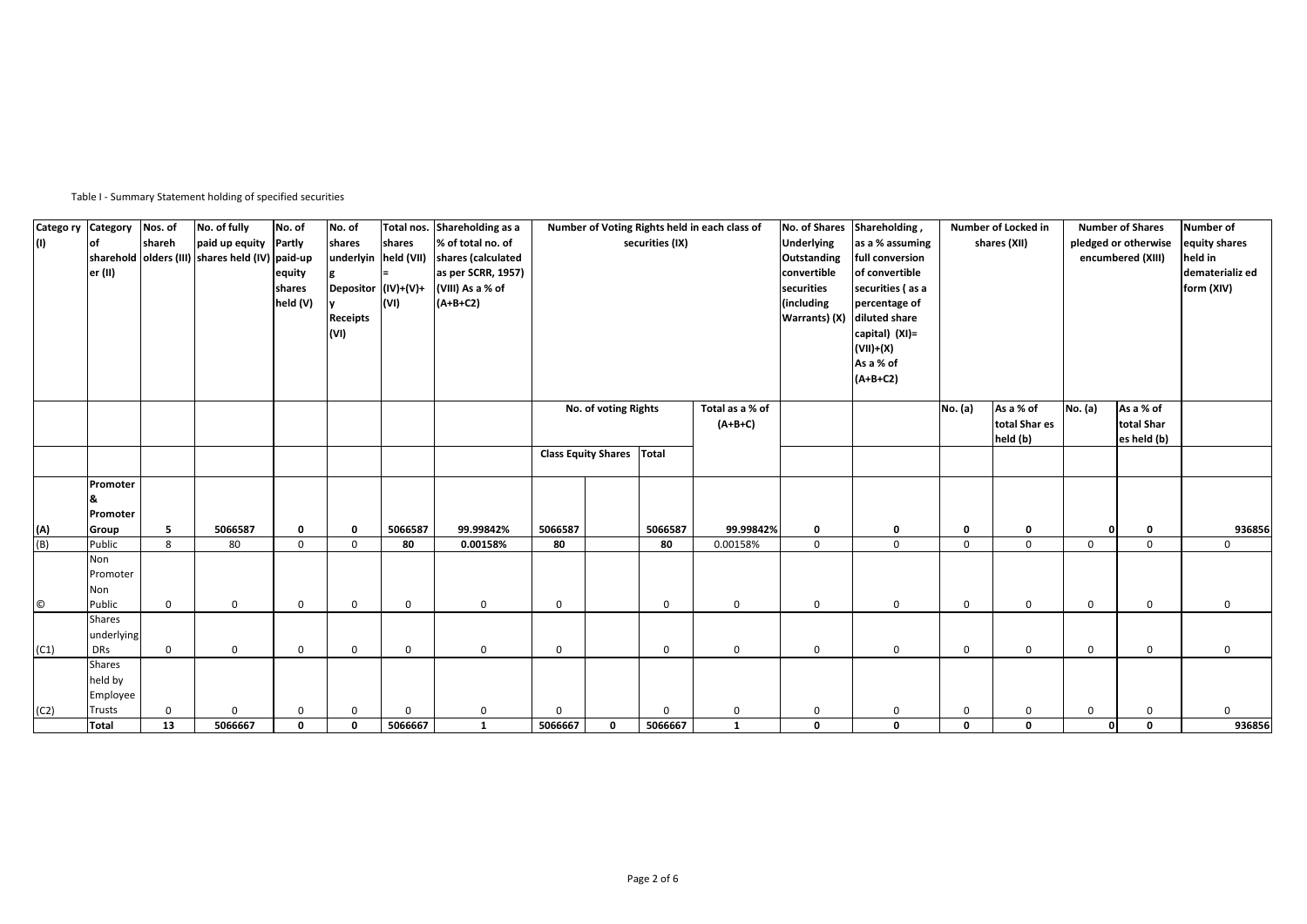| Table II - Statement showing shareholding pattern of the Promoter and Promoter Group |  |
|--------------------------------------------------------------------------------------|--|
|                                                                                      |  |

|                | Category &<br>Name of the<br>Shareholders<br>(1)                       | <b>PAN (II)</b>            | No. of<br>shareh<br>older (III) | No. of fully<br>paid up<br>equity share<br>held (IV) | Partly<br>paid-up<br>equity<br>shares<br>held (V) | Nos. of<br>shares<br>underlyin<br><b>Depositor</b><br><b>Receipts</b><br>(VI) | Total nos.<br>shares held<br>$(VII =$<br>(IV+V+VI | <b>Sharehol ding</b><br>% calculate d<br>as per SCRR,<br>1957 As a % of<br>(A+B+C2) (VIII) |                               |                     |                  | Number of Voting Rights held in each class of securities (IX) | No. of<br><b>Shares</b><br><b>Underlying</b><br>Outstanding<br>convertible<br>securities<br>(including<br>Warrants) (X) | Shareholding<br>as a %<br>assuming full<br>conversion of<br>convertible<br>securities (as<br>a percentage<br>of diluted<br>share capital)<br>$(XI) = (VII)+(X)$<br>as a % of<br>$A+B+C2$ |                  | Number of Locked in<br>shares (XII)    | <b>Number of Shares</b><br>pledged or otherwise<br>encumbered (XIII) | Number<br>of equity<br>shares<br>held in<br>demateri<br>aliz ed<br>form<br>(XIV) |                  |
|----------------|------------------------------------------------------------------------|----------------------------|---------------------------------|------------------------------------------------------|---------------------------------------------------|-------------------------------------------------------------------------------|---------------------------------------------------|--------------------------------------------------------------------------------------------|-------------------------------|---------------------|------------------|---------------------------------------------------------------|-------------------------------------------------------------------------------------------------------------------------|------------------------------------------------------------------------------------------------------------------------------------------------------------------------------------------|------------------|----------------------------------------|----------------------------------------------------------------------|----------------------------------------------------------------------------------|------------------|
|                |                                                                        |                            |                                 |                                                      |                                                   |                                                                               |                                                   |                                                                                            |                               | No of Voting Rights |                  | Total as a % of Total<br><b>Voting Rights</b>                 |                                                                                                                         |                                                                                                                                                                                          | No. (a)          | As a % of<br>total Shar<br>es held (b) | No. (a)                                                              | As a % of<br>total Shar es<br>held (b)                                           |                  |
|                |                                                                        |                            |                                 |                                                      |                                                   |                                                                               |                                                   |                                                                                            | <b>Class of Equity Shares</b> |                     | Total            |                                                               |                                                                                                                         |                                                                                                                                                                                          |                  |                                        |                                                                      |                                                                                  |                  |
|                | 1 Indian                                                               |                            |                                 |                                                      |                                                   |                                                                               |                                                   |                                                                                            |                               |                     |                  |                                                               |                                                                                                                         |                                                                                                                                                                                          |                  |                                        |                                                                      |                                                                                  |                  |
|                | Individuals/Hi<br>ndu<br>undivided<br>(a) Family                       |                            |                                 |                                                      |                                                   |                                                                               |                                                   |                                                                                            |                               |                     |                  |                                                               |                                                                                                                         |                                                                                                                                                                                          |                  |                                        |                                                                      |                                                                                  |                  |
|                | 1 Vivek Kulkarni                                                       | AIEPK5218J                 | $\mathbf{1}$                    | 2430516 NA                                           |                                                   | NA                                                                            | 2430516                                           | 47.9707%                                                                                   | 2430516 NA                    |                     | 2430516          | 47.9707% NA                                                   |                                                                                                                         | NA                                                                                                                                                                                       | <b>NA</b>        | NΑ                                     | <b>NA</b>                                                            | NA                                                                               | <b>NIL</b>       |
|                | Sangeeta<br>2 Kulkarni                                                 | APYPS9625Q                 | $\mathbf{1}$                    | 1010913 NA                                           |                                                   | <b>NA</b>                                                                     | 1010913                                           | 19.9522%                                                                                   | 1010913 NA                    |                     | 1010913          | 19.9522% NA                                                   |                                                                                                                         | NA                                                                                                                                                                                       | <b>NA</b>        | NΑ                                     | <b>NA</b>                                                            | NA                                                                               | <b>NIL</b>       |
|                | Balasubraman<br>3 ian N                                                | ADSPB7706M                 | $\mathbf{1}$                    | 430189 NA                                            |                                                   | <b>NA</b>                                                                     | 430189                                            | 8.4906%                                                                                    | 430189 NA                     |                     | 430189           | 8.4906% NA                                                    |                                                                                                                         | NA                                                                                                                                                                                       | <b>NA</b>        | NA                                     | <b>NA</b>                                                            | NA                                                                               | 430189           |
|                | Dandapani                                                              |                            |                                 |                                                      |                                                   |                                                                               |                                                   |                                                                                            |                               |                     |                  |                                                               |                                                                                                                         |                                                                                                                                                                                          |                  |                                        |                                                                      |                                                                                  |                  |
|                | 4 Ravishankar                                                          | AAFPR1862E                 | $\mathbf{1}$                    | 688302 NA                                            |                                                   | <b>NA</b>                                                                     | 688302                                            | 13.5849%                                                                                   | 688302 NA                     |                     | 688302           | 13.5849% NA                                                   |                                                                                                                         | NA                                                                                                                                                                                       | <b>NA</b>        | NA.                                    | <b>NA</b>                                                            | NA                                                                               | <b>NIL</b>       |
| $(b)$ s)       | Central<br>Government/<br>State<br>Government(                         | $\mathbf 0$                | $\mathsf 0$                     | $\circ$                                              | $\mathsf 0$                                       | $\mathbf 0$                                                                   | $\mathsf 0$                                       | 0.0000%                                                                                    |                               | $\mathsf 0$         | $\mathsf 0$      | 0.0000%                                                       | $\mathbf 0$                                                                                                             | $\mathbf 0$                                                                                                                                                                              | $\mathbf 0$      | $^{\circ}$                             | $\mathbf 0$                                                          | $\mathsf 0$                                                                      | 0                |
|                |                                                                        | $\mathbf{0}$               | $\mathbf 0$                     | $^{\circ}$                                           | $\mathsf 0$                                       | $\mathbf 0$                                                                   | $\mathbf 0$                                       | 0.0000%                                                                                    |                               | $\mathbf 0$         | $^{\circ}$       | 0.0000%                                                       | $\mathbf 0$                                                                                                             | $\mathbf 0$                                                                                                                                                                              | $\mathbf 0$      | $\mathbf 0$                            | $\mathbf 0$                                                          | $\mathbf 0$                                                                      | $\mathsf 0$      |
| $\circledcirc$ | Name (xyz)<br>Financial<br>Institutions/<br>Banks<br>Canara Bank       | AAACC6106G                 | $\overline{1}$                  | 506667 NA                                            |                                                   | <b>NA</b>                                                                     | 506667                                            | 10.0000%                                                                                   | 506667 NA                     |                     | 506667           | 10.0000% NA                                                   |                                                                                                                         | NA                                                                                                                                                                                       | <b>NA</b>        | NΑ                                     | <b>NA</b>                                                            | NA                                                                               | 506667           |
|                |                                                                        |                            |                                 |                                                      |                                                   |                                                                               |                                                   |                                                                                            |                               |                     |                  |                                                               |                                                                                                                         |                                                                                                                                                                                          |                  |                                        |                                                                      |                                                                                  |                  |
|                | Name (xyz)<br>Any Other                                                | $\mathbf 0$                | $\mathbf 0$                     | $\mathsf 0$                                          | $\mathbf 0$                                       | $\mathbf 0$                                                                   | $\mathsf 0$                                       | 0.0000%                                                                                    |                               | $\mathsf 0$         | $\mathbf 0$      | 0.0000%                                                       | $\mathbf 0$                                                                                                             | $\mathbf 0$                                                                                                                                                                              | $\mathbf 0$      | $\mathsf 0$                            | $\mathbf 0$                                                          | $\mathsf 0$                                                                      | 0                |
|                | (d) (specify)                                                          | $\mathbf 0$                | 0                               | $\mathsf 0$                                          | 0                                                 | $\mathbf 0$                                                                   | 0                                                 | 0.0000%                                                                                    |                               | $\mathsf 0$         | 0                | 0.0000%                                                       | 0                                                                                                                       | $^{\circ}$                                                                                                                                                                               | $\mathbf 0$      | 0                                      | $\mathbf 0$                                                          | 0                                                                                | $\mathbf 0$      |
|                | Name (xyz)                                                             | $\mathbf 0$                | $\mathbf 0$                     | $\circ$                                              | $\mathbf 0$                                       | $\mathbf 0$                                                                   | $\mathsf 0$                                       | 0.0000%                                                                                    |                               | $\mathsf 0$         | $\mathbf{0}$     | 0.0000%                                                       | $^{\circ}$                                                                                                              | $\mathbf 0$                                                                                                                                                                              | $^{\circ}$       | $\mathsf 0$                            | $\mathbf 0$                                                          | 0                                                                                | $\mathbf 0$      |
|                | Sub-Total<br>(A)(1)                                                    |                            | 5                               | 5066587                                              | NA                                                | NA                                                                            | 5066587                                           | 99.9984%                                                                                   | 5066587                       | NA                  | 5066587          | 99.9984%                                                      | NA                                                                                                                      | NA                                                                                                                                                                                       | <b>NA</b>        | NA                                     | NA                                                                   | NA                                                                               | 936856           |
|                | 2 Foreign                                                              | $\mathbf 0$                | $\mathbf 0$                     | $\mathbf 0$                                          | $\mathbf 0$                                       | $\mathbf 0$                                                                   | $\mathbf 0$                                       | 0.0000%                                                                                    |                               | $\mathbf 0$         | $^{\circ}$       | 0.0000%                                                       | $\mathbf 0$                                                                                                             | $\mathbf 0$                                                                                                                                                                              | $\mathbf 0$      | $\mathbf 0$                            | $\mathbf 0$                                                          | $\mathbf 0$                                                                      | $\circ$          |
| (a)            | Individuals<br>(NonResident<br>Individuals/<br>Foreign<br>Individuals) | $\mathbf 0$                | 0                               | 0                                                    | 0                                                 | 0                                                                             | 0                                                 | 0.0000%                                                                                    |                               | 0                   | $\mathbf 0$      | 0.0000%                                                       | 0                                                                                                                       | 0                                                                                                                                                                                        | $\mathbf 0$      | 0                                      | 0                                                                    | $^{\circ}$                                                                       | $\mathbf 0$      |
|                |                                                                        |                            |                                 |                                                      |                                                   |                                                                               |                                                   |                                                                                            |                               |                     |                  |                                                               |                                                                                                                         |                                                                                                                                                                                          |                  |                                        |                                                                      |                                                                                  |                  |
| (b)            | Name (xyz)<br>Government                                               | $\mathbf 0$<br>$\mathbf 0$ | 0<br>$\mathbf 0$                | 0<br>$\mathbf 0$                                     | 0<br>$\mathbf 0$                                  | $\mathbf 0$<br>$\mathbf 0$                                                    | 0<br>$\mathbf 0$                                  | 0.0000%<br>0.0000%                                                                         |                               | 0<br>$\mathbf 0$    | 0<br>$\mathbf 0$ | 0.0000%<br>0.0000%                                            | 0<br>$\mathbf 0$                                                                                                        | 0<br>$\mathbf 0$                                                                                                                                                                         | 0<br>$\mathbf 0$ | 0<br>$\mathbf 0$                       | $\mathbf 0$<br>$\mathbf 0$                                           | 0<br>$\mathbf 0$                                                                 | 0<br>$\mathbf 0$ |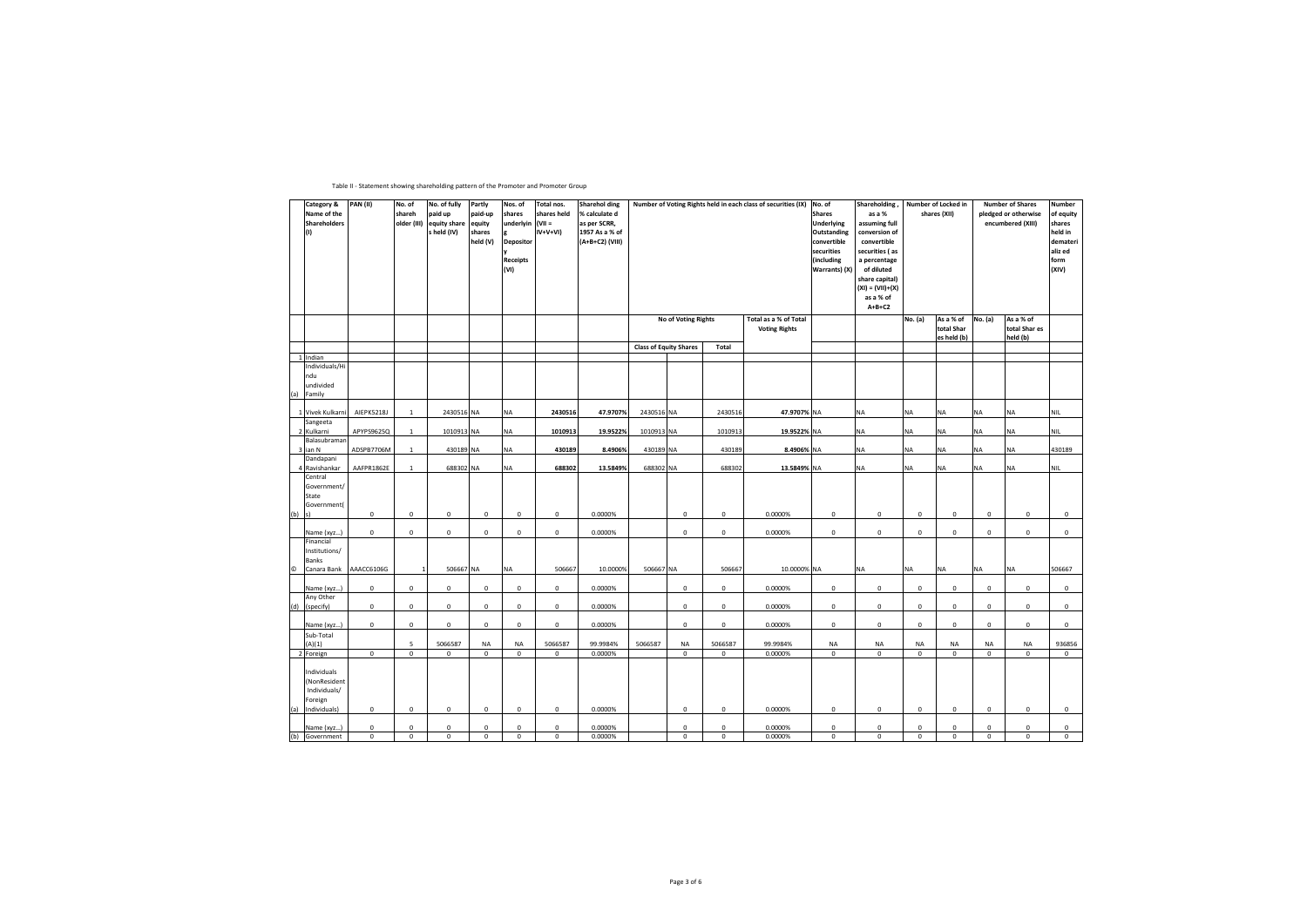|         | Category &<br>Name of the<br><b>Shareholders</b><br>(1)                                         | <b>PAN (II)</b> | No. of<br>shareh<br>older (III) | No. of fully<br>paid up<br>equity share<br>s held (IV) | Partly<br>paid-up<br>equity<br>shares<br>held (V) | Nos. of<br>shares<br>underlyin<br><b>Depositor</b><br><b>Receipts</b><br>(VI) | Total nos.<br>shares held<br>$(VII =$<br>$IV+V+VI$ | Sharehol ding<br>% calculate d<br>as per SCRR,<br>1957 As a % of<br>(A+B+C2) (VIII) | Number of Voting Rights held in each class of securities (IX) |                     |             |                                               |             |             | Shareholding<br>No. of<br><b>Shares</b><br>as a %<br>Underlying<br>assuming full<br>conversion of<br>Outstanding<br>convertible<br>convertible<br>securities<br>securities (as<br>(including<br>a percentage<br>Warrants) (X)<br>of diluted<br>share capital)<br>$(XI) = (VII)+(X)$<br>as a % of<br>$A+B+C2$ |                                        | Number of Locked in<br>shares (XII) |                                        |             | <b>Number of Shares</b><br>pledged or otherwise<br>encumbered (XIII) | <b>Number</b><br>of equity<br>shares<br>held in<br>demateri<br>aliz ed<br>form<br>(XIV) |
|---------|-------------------------------------------------------------------------------------------------|-----------------|---------------------------------|--------------------------------------------------------|---------------------------------------------------|-------------------------------------------------------------------------------|----------------------------------------------------|-------------------------------------------------------------------------------------|---------------------------------------------------------------|---------------------|-------------|-----------------------------------------------|-------------|-------------|--------------------------------------------------------------------------------------------------------------------------------------------------------------------------------------------------------------------------------------------------------------------------------------------------------------|----------------------------------------|-------------------------------------|----------------------------------------|-------------|----------------------------------------------------------------------|-----------------------------------------------------------------------------------------|
|         |                                                                                                 |                 |                                 |                                                        |                                                   |                                                                               |                                                    |                                                                                     |                                                               | No of Voting Rights |             | Total as a % of Total<br><b>Voting Rights</b> |             |             | No. (a)                                                                                                                                                                                                                                                                                                      | As a % of<br>total Shar<br>es held (b) | No. (a)                             | As a % of<br>total Shar es<br>held (b) |             |                                                                      |                                                                                         |
|         |                                                                                                 |                 |                                 |                                                        |                                                   |                                                                               |                                                    |                                                                                     | <b>Class of Equity Shares</b>                                 |                     | Total       |                                               |             |             |                                                                                                                                                                                                                                                                                                              |                                        |                                     |                                        |             |                                                                      |                                                                                         |
|         | Name (xyz)                                                                                      | $\mathbf 0$     | $\Omega$                        | $\mathbf 0$                                            | $^{\circ}$                                        | 0                                                                             | 0                                                  | 0.0000%                                                                             |                                                               | $\mathbf 0$         | 0           | 0.0000%                                       | $\mathbf 0$ | $\mathbf 0$ | $\Omega$                                                                                                                                                                                                                                                                                                     | $^{\circ}$                             | 0                                   | $^{\circ}$                             | $^{\circ}$  |                                                                      |                                                                                         |
| $\circ$ | Institutions                                                                                    | $\mathbf 0$     | $\Omega$                        | $\mathbf 0$                                            | $\mathbf 0$                                       | $\mathbf 0$                                                                   | $^{\circ}$                                         | 0.0000%                                                                             |                                                               | $\Omega$            | $\mathbf 0$ | 0.0000%                                       | $\mathbf 0$ | $\circ$     | $\Omega$                                                                                                                                                                                                                                                                                                     | $^{\circ}$                             | $\mathbf 0$                         | $\Omega$                               | $\mathbf 0$ |                                                                      |                                                                                         |
|         | Name (xyz)                                                                                      | $\mathbf 0$     | $\mathbf 0$                     | $\mathbf 0$                                            | $\mathbf 0$                                       | 0                                                                             | $\mathsf 0$                                        | 0.0000%                                                                             |                                                               | $^{\circ}$          | 0           | 0.0000%                                       | $\mathbf 0$ | $\mathbf 0$ | 0                                                                                                                                                                                                                                                                                                            | 0                                      | 0                                   | $^{\circ}$                             | 0           |                                                                      |                                                                                         |
|         | Foreign<br>Portfolio                                                                            |                 |                                 |                                                        |                                                   |                                                                               |                                                    |                                                                                     |                                                               |                     |             |                                               |             |             |                                                                                                                                                                                                                                                                                                              |                                        |                                     |                                        |             |                                                                      |                                                                                         |
| (d)     | Investor                                                                                        | $\mathbf{0}$    | $\mathbf 0$                     | $\mathbf 0$                                            | $\mathbf 0$                                       | $^{\circ}$                                                                    | $^{\circ}$                                         | 0.0000%                                                                             |                                                               | $^{\circ}$          | 0           | 0.0000%                                       | $\mathbf 0$ | $\mathbf 0$ | 0                                                                                                                                                                                                                                                                                                            | 0                                      | 0                                   | $\mathbf 0$                            | $^{\circ}$  |                                                                      |                                                                                         |
|         | Name (xyz)                                                                                      | $\mathbf{0}$    | $^{\circ}$                      | $\mathsf 0$                                            | $\mathbf 0$                                       | 0                                                                             | $\mathbf 0$                                        | 0.0000%                                                                             |                                                               | $\mathbf 0$         | 0           | 0.0000%                                       | $\mathbf 0$ | $\mathbf 0$ | 0                                                                                                                                                                                                                                                                                                            | 0                                      | 0                                   | $\mathbf 0$                            | 0           |                                                                      |                                                                                         |
| (e)     | Any Other<br>(specify)                                                                          | $\mathbf 0$     | $\mathbf 0$                     | $\mathsf 0$                                            | $\mathbf 0$                                       | $^{\circ}$                                                                    | $\mathsf 0$                                        | 0.0000%                                                                             |                                                               | $\mathsf 0$         | 0           | 0.0000%                                       | $\mathbf 0$ | $\mathbf 0$ | 0                                                                                                                                                                                                                                                                                                            | $\mathsf 0$                            | 0                                   | $\mathsf 0$                            | 0           |                                                                      |                                                                                         |
|         | Name (xyz)                                                                                      | $\mathbf 0$     | $^{\circ}$                      | $^{\circ}$                                             | 0                                                 | 0                                                                             | $^{\circ}$                                         | 0.0000%                                                                             |                                                               | $^{\circ}$          | 0           | 0.0000%                                       | $^{\circ}$  | $\mathbf 0$ | 0                                                                                                                                                                                                                                                                                                            | 0                                      | 0                                   | 0                                      | 0           |                                                                      |                                                                                         |
|         | Sub-Total<br>(A)(2)                                                                             | $\mathbf{0}$    | $^{\circ}$                      | $^{\circ}$                                             | $^{\circ}$                                        | $^{\circ}$                                                                    | $^{\circ}$                                         | 0.0000%                                                                             |                                                               | $^{\circ}$          | 0           | 0.0000%                                       | $\mathbf 0$ | $\mathbf 0$ | 0                                                                                                                                                                                                                                                                                                            | 0                                      | 0                                   | $\mathbf 0$                            | $^{\circ}$  |                                                                      |                                                                                         |
|         | <b>Total</b><br>Shareholding<br>of Promoter<br>and<br>Promoter<br>Group (A)=<br>$(A)(1)+(A)(2)$ |                 | 5                               | 5066587 NA                                             |                                                   | <b>NA</b>                                                                     | 5066587                                            | 99.9984%                                                                            | 5066587 NA                                                    |                     | 5066587     | 99.9984% NA                                   |             | <b>NA</b>   | <b>NA</b>                                                                                                                                                                                                                                                                                                    | <b>NA</b>                              | <b>NA</b>                           | <b>NA</b>                              | 936856      |                                                                      |                                                                                         |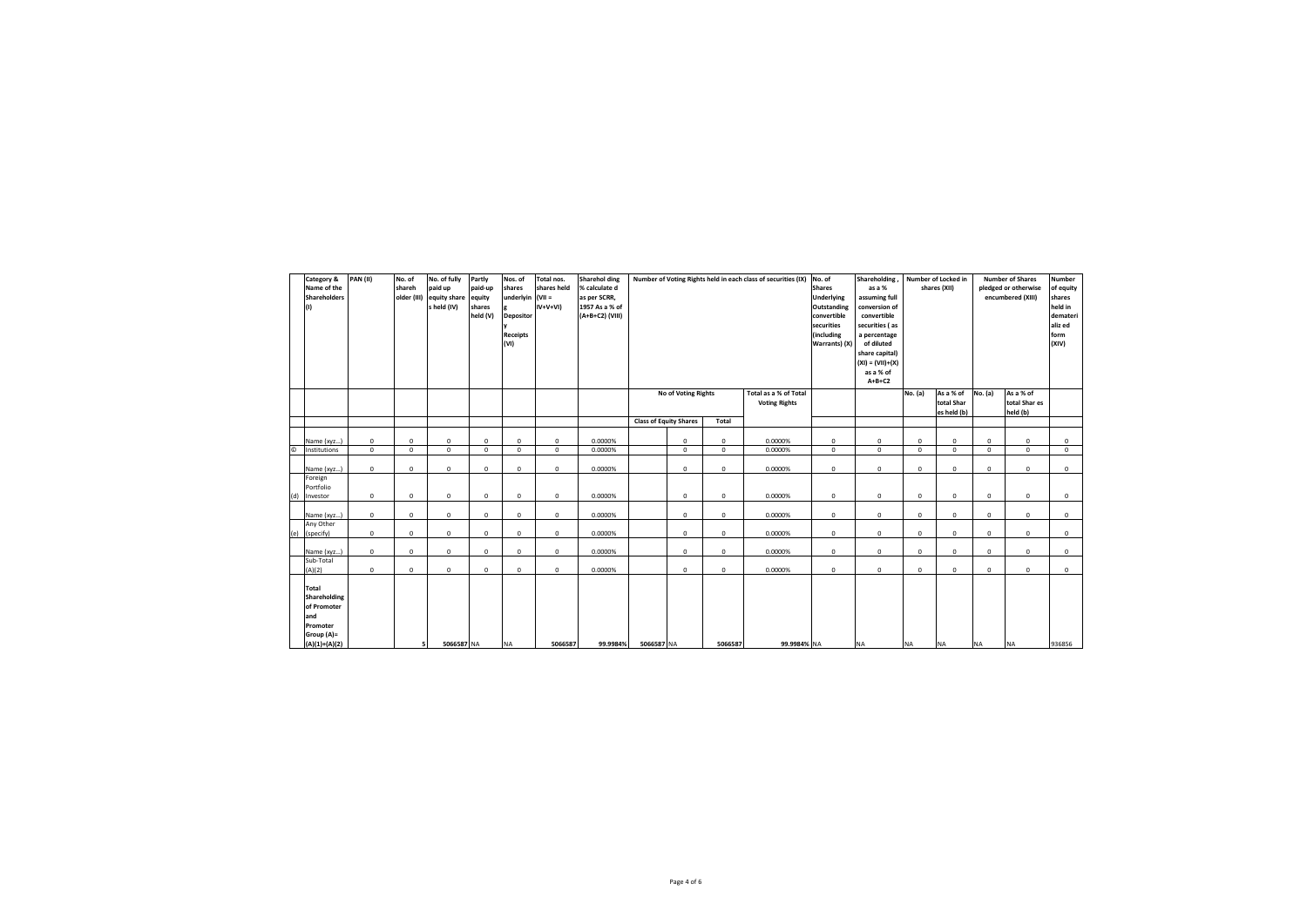## Table III - Statement showing shareholding pattern of the Public shareholder

|                |                                                                |           | Nos. of        | No. of     | Partly    | Nos. of   | Total nos    | Sharehol       |           | Number of Voting Rights held in each class |                    |           | No. of     | Total         | Total shareholdin g , as a % |               |           | Number of Shares<br>Number |           |           |
|----------------|----------------------------------------------------------------|-----------|----------------|------------|-----------|-----------|--------------|----------------|-----------|--------------------------------------------|--------------------|-----------|------------|---------------|------------------------------|---------------|-----------|----------------------------|-----------|-----------|
|                | Category & Name of the                                         | PAN (II)  | shareh         | fully paid | paid-up   | shares    | shares       | ding %         |           |                                            | of securities (IX) |           | Shares     | shareholdin g | assuming full conversion of  |               |           | pledged or otherwise       | of equity |           |
|                | Shareholders (I)                                               |           | older (III)    | up equity  | equity    | underlyin | $held VII =$ | calculate d as |           |                                            |                    |           | Underlying | as a %        | convertible securities (as a |               |           | encumbered (XIII)          | hares     |           |
|                |                                                                |           |                |            |           |           |              |                |           |                                            |                    | Total as  |            |               |                              | As a % of     | No. (No t | As a % of                  |           |           |
|                |                                                                |           |                |            |           |           |              |                |           | No of Voting Rights                        |                    | (XIV) a % |            |               | No. (a)                      | total Shar es | ap pli ca | total                      |           |           |
|                |                                                                |           |                |            |           |           |              |                |           |                                            |                    | of Total  |            |               |                              | held (b)      | ble ) (a) | share s                    |           |           |
|                |                                                                |           |                |            |           |           |              |                | Class X   | Class Y                                    | <b>Total</b>       | Voting    |            |               |                              |               |           |                            |           |           |
| $\mathbf{1}$   | Institutions                                                   | <b>NA</b> | ΝA             | <b>NA</b>  | <b>NA</b> | <b>NA</b> | <b>NA</b>    | <b>NA</b>      | <b>NA</b> | NA                                         | <b>NA</b>          | <b>NA</b> | <b>NA</b>  | <b>NA</b>     | <b>NA</b>                    | <b>NA</b>     | NA        | <b>NA</b>                  | <b>NA</b> | NA        |
| (a)            | Mutual Funds/                                                  | NA        | NA             | <b>NA</b>  | <b>NA</b> | <b>NA</b> | NΑ           | NA             | NA        | NA                                         | <b>NA</b>          | NA        | <b>NA</b>  | <b>NA</b>     | <b>NA</b>                    | <b>NA</b>     | <b>NA</b> | NA                         | <b>NA</b> | NA        |
|                | Name (Xyz)                                                     | <b>NA</b> | NA             | <b>NA</b>  | <b>NA</b> | <b>NA</b> | ΝA           | <b>NA</b>      | <b>NA</b> | NA                                         | <b>NA</b>          | <b>NA</b> | <b>NA</b>  | <b>NA</b>     | <b>NA</b>                    | <b>NA</b>     | <b>NA</b> | <b>NA</b>                  | <b>NA</b> | NA        |
| (b)            | Venture Capital Funds                                          | <b>NA</b> | NA             | <b>NA</b>  | <b>NA</b> | <b>NA</b> | NA           | <b>NA</b>      | <b>NA</b> | NA                                         | <b>NA</b>          | <b>NA</b> | <b>NA</b>  | <b>NA</b>     | <b>NA</b>                    | <b>NA</b>     | <b>NA</b> | <b>NA</b>                  | <b>NA</b> | NA        |
|                | Name (Xyz)                                                     | <b>NA</b> | NA             | <b>NA</b>  | <b>NA</b> | <b>NA</b> | ΝA           | <b>NA</b>      | <b>NA</b> | ΝA                                         | <b>NA</b>          | <b>NA</b> | <b>NA</b>  | <b>NA</b>     | NA                           | <b>NA</b>     | <b>NA</b> | <b>NA</b>                  | <b>NA</b> | <b>NA</b> |
|                |                                                                |           |                |            |           |           |              |                |           |                                            |                    |           |            |               |                              |               |           |                            |           |           |
| (c)            | Alternate Investment Funds                                     | <b>NA</b> | NA             | NA         | <b>NA</b> | <b>NA</b> | <b>NA</b>    | NA             | ΝA        | ΝA                                         | <b>NA</b>          | <b>NA</b> | <b>NA</b>  | ΝA            | <b>NA</b>                    | <b>NA</b>     | <b>NA</b> | <b>NA</b>                  | <b>NA</b> | <b>NA</b> |
|                | Name (Xyz)                                                     | NA        | NA             | <b>NA</b>  | <b>NA</b> | <b>NA</b> | NA           | <b>NA</b>      | <b>NA</b> | <b>NA</b>                                  | <b>NA</b>          | <b>NA</b> | <b>NA</b>  | <b>NA</b>     | <b>NA</b>                    | <b>NA</b>     | <b>NA</b> | <b>NA</b>                  | <b>NA</b> | <b>NA</b> |
|                |                                                                |           |                |            |           |           |              |                |           |                                            |                    |           |            |               |                              |               |           |                            |           |           |
| (d)            | Foreign Venture Capital                                        | <b>NA</b> | <b>NA</b>      | <b>NA</b>  | <b>NA</b> | <b>NA</b> | <b>NA</b>    | <b>NA</b>      | <b>NA</b> | <b>NA</b>                                  | <b>NA</b>          | <b>NA</b> | <b>NA</b>  | <b>NA</b>     | <b>NA</b>                    | <b>NA</b>     | <b>NA</b> | <b>NA</b>                  | <b>NA</b> | <b>NA</b> |
|                | nvestors                                                       |           |                |            |           |           |              |                |           |                                            |                    |           |            |               |                              |               |           |                            |           |           |
|                | Name (Xyz)                                                     | <b>NA</b> | NA             | <b>NA</b>  | <b>NA</b> | <b>NA</b> | <b>NA</b>    | <b>NA</b>      | <b>NA</b> | NA                                         | <b>NA</b>          | <b>NA</b> | <b>NA</b>  | <b>NA</b>     | NA                           | <b>NA</b>     | <b>NA</b> | <b>NA</b>                  | <b>NA</b> | <b>NA</b> |
| (e)            | oreign Portfolio Investors                                     | <b>NA</b> | NA             | NA         | <b>NA</b> | <b>NA</b> | NA           | NA             | NA        | NA                                         | <b>NA</b>          | <b>NA</b> | <b>NA</b>  | <b>NA</b>     | NA                           | <b>NA</b>     | <b>NA</b> | <b>NA</b>                  | <b>NA</b> | NA        |
|                | Name (Xyz)                                                     | NA        | NA             | NA         | <b>NA</b> | <b>NA</b> | NA           | <b>NA</b>      | <b>NA</b> | NA                                         | <b>NA</b>          | <b>NA</b> | <b>NA</b>  | <b>NA</b>     | NA                           | <b>NA</b>     | <b>NA</b> | <b>NA</b>                  | <b>NA</b> | <b>NA</b> |
|                | Financial Institutions/Banks                                   | <b>NA</b> | NA             | NA         | <b>NA</b> | <b>NA</b> | <b>NA</b>    | <b>NA</b>      | <b>NA</b> | NA                                         | NA                 | <b>NA</b> | <b>NA</b>  | <b>NA</b>     | <b>NA</b>                    | <b>NA</b>     | <b>NA</b> | NA                         | <b>NA</b> | NA        |
| (f)            |                                                                |           |                |            |           |           |              |                |           |                                            |                    |           |            |               |                              |               |           |                            |           |           |
|                | Name (Xyz)                                                     | NA        | NA             | <b>NA</b>  | <b>NA</b> | <b>NA</b> | <b>NA</b>    | <b>NA</b>      | <b>NA</b> | <b>NA</b>                                  | <b>NA</b>          | <b>NA</b> | <b>NA</b>  | <b>NA</b>     | NA                           | NA            | <b>NA</b> | <b>NA</b>                  | <b>NA</b> | <b>NA</b> |
| (g)            | Insurance Companies                                            | <b>NA</b> | NA             | <b>NA</b>  | <b>NA</b> | <b>NA</b> | NA           | <b>NA</b>      | <b>NA</b> | NA                                         | NA                 | <b>NA</b> | <b>NA</b>  | NA            | ΝA                           | <b>NA</b>     | <b>NA</b> | NA                         | <b>NA</b> | NA        |
|                | Name (Xyz)                                                     | <b>NA</b> | NA             | NA         | <b>NA</b> | <b>NA</b> | NA           | <b>NA</b>      | <b>NA</b> | ΝA                                         | <b>NA</b>          | <b>NA</b> | <b>NA</b>  | <b>NA</b>     | NA                           | <b>NA</b>     | <b>NA</b> | <b>NA</b>                  | <b>NA</b> | <b>NA</b> |
|                | Provident Funds/ Pension                                       |           |                |            |           |           |              |                |           |                                            |                    |           |            |               |                              |               |           |                            |           |           |
| (h)            | Funds                                                          | NA        | <b>NA</b>      | NA         | <b>NA</b> | <b>NA</b> | <b>NA</b>    | <b>NA</b>      | <b>NA</b> | <b>NA</b>                                  | NA                 | <b>NA</b> | <b>NA</b>  | <b>NA</b>     | <b>NA</b>                    | <b>NA</b>     | <b>NA</b> | <b>NA</b>                  | <b>NA</b> | <b>NA</b> |
|                | Name (Xyz)                                                     | <b>NA</b> | <b>NA</b>      | <b>NA</b>  | <b>NA</b> | <b>NA</b> | NA           | <b>NA</b>      | <b>NA</b> | <b>NA</b>                                  | <b>NA</b>          | <b>NA</b> | <b>NA</b>  | <b>NA</b>     | <b>NA</b>                    | <b>NA</b>     | <b>NA</b> | <b>NA</b>                  | <b>NA</b> | <b>NA</b> |
| (i)            | Any Other (specify)                                            | <b>NA</b> | <b>NA</b>      | <b>NA</b>  | <b>NA</b> | <b>NA</b> | <b>NA</b>    | <b>NA</b>      | <b>NA</b> | <b>NA</b>                                  | <b>NA</b>          | <b>NA</b> | <b>NA</b>  | <b>NA</b>     | <b>NA</b>                    | <b>NA</b>     | <b>NA</b> | <b>NA</b>                  | <b>NA</b> | <b>NA</b> |
|                |                                                                |           |                |            |           |           |              |                |           |                                            |                    |           |            |               |                              |               |           |                            |           |           |
|                | <b>Indian Corporates</b>                                       | <b>NA</b> | 3              | 30         | <b>NA</b> | <b>NA</b> | 30           | 0.00059%       | <b>NA</b> | <b>NA</b>                                  | <b>NA</b>          | <b>NA</b> | <b>NA</b>  | 0.00059%      | 30                           | 0.00059%      | <b>NA</b> | <b>NA</b>                  | <b>NA</b> | <b>NA</b> |
|                | Non Profit Societies                                           | <b>NA</b> | $\overline{2}$ | 20         | <b>NA</b> | <b>NA</b> | 20           | 0.00039%       | <b>NA</b> | <b>NA</b>                                  | <b>NA</b>          | <b>NA</b> | <b>NA</b>  | 0.00039%      | 20                           | 0.00039%      |           |                            |           |           |
|                | Sub-Total (B)(1)                                               |           |                |            |           |           |              |                |           |                                            |                    |           |            |               |                              |               |           |                            |           |           |
|                |                                                                | <b>NA</b> | 5              | 50         | <b>NA</b> | <b>NA</b> | 50           | 0.00099%       | <b>NA</b> | <b>NA</b>                                  | <b>NA</b>          | <b>NA</b> | <b>NA</b>  | 0.00099%      | 50                           | 0.00099%      | <b>NA</b> | <b>NA</b>                  | <b>NA</b> | <b>NA</b> |
|                | Central Government/ State                                      |           |                |            |           |           |              |                |           |                                            |                    |           |            |               |                              |               |           |                            |           |           |
| $\overline{2}$ | Government(s)/ President of                                    | <b>NA</b> | NA             | <b>NA</b>  | <b>NA</b> | <b>NA</b> | <b>NA</b>    | <b>NA</b>      | <b>NA</b> | NA                                         | NA                 | NA        | <b>NA</b>  | <b>NA</b>     | NA                           | <b>NA</b>     | <b>NA</b> | <b>NA</b>                  | <b>NA</b> | <b>NA</b> |
|                | India                                                          |           |                |            |           |           |              |                |           |                                            |                    |           |            |               |                              |               |           |                            |           |           |
|                | Name (Xyz)                                                     | <b>NA</b> | NA             | NA         | <b>NA</b> | <b>NA</b> | ΝA           | <b>NA</b>      | <b>NA</b> | NA                                         | <b>NA</b>          | NA        | <b>NA</b>  | <b>NA</b>     | NA                           | <b>NA</b>     | <b>NA</b> | <b>NA</b>                  | <b>NA</b> | NA        |
|                | Sub-Total (B)(2)                                               | <b>NA</b> | NA             | <b>NA</b>  | <b>NA</b> | <b>NA</b> | NA           | NA             | <b>NA</b> | ΝA                                         | <b>NA</b>          | <b>NA</b> | <b>NA</b>  | <b>NA</b>     | NA                           | <b>NA</b>     | <b>NA</b> | <b>NA</b>                  | <b>NA</b> | <b>NA</b> |
|                |                                                                |           |                |            | <b>NA</b> |           |              |                |           |                                            |                    |           |            |               |                              |               | <b>NA</b> |                            |           |           |
| 3              | Non-institutions                                               | <b>NA</b> | NA             | NA         |           | <b>NA</b> | NA           | <b>NA</b>      | <b>NA</b> | NA                                         | NA                 | <b>NA</b> | <b>NA</b>  | <b>NA</b>     | NA                           | NA            |           | <b>NA</b>                  | <b>NA</b> | NA        |
|                | Individuals - i. Individual                                    |           |                |            |           |           |              |                |           |                                            |                    |           |            |               |                              |               |           |                            |           |           |
|                | shareholders holding                                           |           |                |            |           |           |              |                |           |                                            |                    |           |            |               |                              |               |           |                            |           |           |
| (a)            | nominal share capital up to                                    | <b>NA</b> | $\overline{3}$ | 30         | <b>NA</b> | <b>NA</b> | 30           | 0.00059%       | <b>NA</b> | <b>NA</b>                                  | <b>NA</b>          | <b>NA</b> | <b>NA</b>  | 0.00059%      | 30                           | 0.00059%      | <b>NA</b> | <b>NA</b>                  | <b>NA</b> | NA        |
|                | Rs. 2 lakhs.                                                   |           |                |            |           |           |              |                |           |                                            |                    |           |            |               |                              |               |           |                            |           |           |
|                |                                                                |           |                |            |           |           |              |                |           |                                            |                    |           |            |               |                              |               |           |                            |           |           |
|                | ii. Individual shareholders                                    |           |                |            |           |           |              |                |           |                                            |                    |           |            |               |                              |               |           |                            |           |           |
|                |                                                                |           | NA             | NA         | NA        | <b>NA</b> | <b>NA</b>    | <b>NA</b>      | <b>NA</b> | ΝA                                         | NA                 | NA        | <b>NA</b>  | <b>NA</b>     | NA                           | <b>NA</b>     | NA        | NA                         | <b>NA</b> | <b>NA</b> |
|                | holding nominal share capital NA<br>in excess of Rs. 2 lakhs.  |           |                |            |           |           |              |                |           |                                            |                    |           |            |               |                              |               |           |                            |           |           |
|                |                                                                |           |                |            |           |           |              |                |           |                                            |                    |           |            |               |                              |               |           |                            |           |           |
| (b)            | NBFCs registered with RBI                                      | <b>NA</b> | NA             | NA         | <b>NA</b> | <b>NA</b> | <b>NA</b>    | <b>NA</b>      | <b>NA</b> | NΑ                                         | <b>NA</b>          | NA        | <b>NA</b>  | <b>NA</b>     | NA                           | <b>NA</b>     | <b>NA</b> | <b>NA</b>                  | <b>NA</b> | NA        |
|                | Name (Xyz)                                                     | <b>NA</b> | NA             | NA         | <b>NA</b> | <b>NA</b> | NA           | NA             | <b>NA</b> | ΝA                                         | <b>NA</b>          | <b>NA</b> | <b>NA</b>  | <b>NA</b>     | NA                           | NA            | <b>NA</b> | <b>NA</b>                  | <b>NA</b> | <b>NA</b> |
| (c)            | <b>Employee Trusts</b>                                         | <b>NA</b> | NA             | NA         | <b>NA</b> | <b>NA</b> | NA           | <b>NA</b>      | <b>NA</b> | ΝA                                         | <b>NA</b>          | <b>NA</b> | <b>NA</b>  | <b>NA</b>     | NA                           | <b>NA</b>     | <b>NA</b> | <b>NA</b>                  | <b>NA</b> | NA        |
|                | Name (Xyz)                                                     | <b>NA</b> | NA             | NA         | <b>NA</b> | <b>NA</b> | NA           | <b>NA</b>      | <b>NA</b> | <b>NA</b>                                  | <b>NA</b>          | <b>NA</b> | <b>NA</b>  | <b>NA</b>     | <b>NA</b>                    | <b>NA</b>     | <b>NA</b> | <b>NA</b>                  | <b>NA</b> | NA        |
|                | Overseas Depositories                                          |           |                |            |           |           |              |                |           |                                            |                    |           |            |               |                              |               |           |                            |           |           |
| (d)            | (holding DRs) (balancing                                       | <b>NA</b> | NA             | <b>NA</b>  | <b>NA</b> | <b>NA</b> | <b>NA</b>    | <b>NA</b>      | <b>NA</b> | <b>NA</b>                                  | <b>NA</b>          | <b>NA</b> | <b>NA</b>  | <b>NA</b>     | <b>NA</b>                    | <b>NA</b>     | <b>NA</b> | <b>NA</b>                  | <b>NA</b> | <b>NA</b> |
|                | figure)                                                        |           |                |            |           |           |              |                |           |                                            |                    |           |            |               |                              |               |           |                            |           |           |
|                |                                                                |           |                |            |           |           |              |                |           |                                            |                    |           |            |               |                              |               |           |                            |           |           |
|                | Name (Xyz)                                                     | <b>NA</b> | NA             | NA         | <b>NA</b> | <b>NA</b> | NA           | <b>NA</b>      | <b>NA</b> | NΑ                                         | <b>NA</b>          | NA        | <b>NA</b>  | <b>NA</b>     | NA                           | <b>NA</b>     | <b>NA</b> | <b>NA</b>                  | <b>NA</b> | <b>NA</b> |
| (e)            | Any Other (specify)                                            | <b>NA</b> | NA             | NA         | <b>NA</b> | <b>NA</b> | NA           | NA             | NA        | ΝA                                         | <b>NA</b>          | <b>NA</b> | <b>NA</b>  | <b>NA</b>     | NA                           | <b>NA</b>     | <b>NA</b> | <b>NA</b>                  | <b>NA</b> | NA        |
|                | Name (Xyz)                                                     | <b>NA</b> | NA             | <b>NA</b>  | <b>NA</b> | <b>NA</b> | NA           | NA             | NA        | NA                                         | <b>NA</b>          | <b>NA</b> | <b>NA</b>  | NA            | ΝA                           |               | <b>NA</b> | <b>NA</b>                  | <b>NA</b> | NA        |
|                | Sub-Total (B)(3)                                               | <b>NA</b> | 3              | 30         | <b>NA</b> | <b>NA</b> | 30           | 0.00059%       | <b>NA</b> | <b>NA</b>                                  | <b>NA</b>          | <b>NA</b> | <b>NA</b>  | 0.00059%      | 30                           | 0.00059%      | <b>NA</b> | <b>NA</b>                  | <b>NA</b> | <b>NA</b> |
|                | <b>Total Public Shareholding</b><br>$(B)=(B)(1)+(B)(2)+(B)(3)$ | <b>NA</b> | 8              | 80         | <b>NA</b> | <b>NA</b> | 80           | 0.00158%       | <b>NA</b> | <b>NA</b>                                  | <b>NA</b>          | <b>NA</b> | <b>NA</b>  | 0.00158%      | 80                           | 0.00158%      | <b>NA</b> | <b>NA</b>                  | <b>NA</b> | <b>NA</b> |